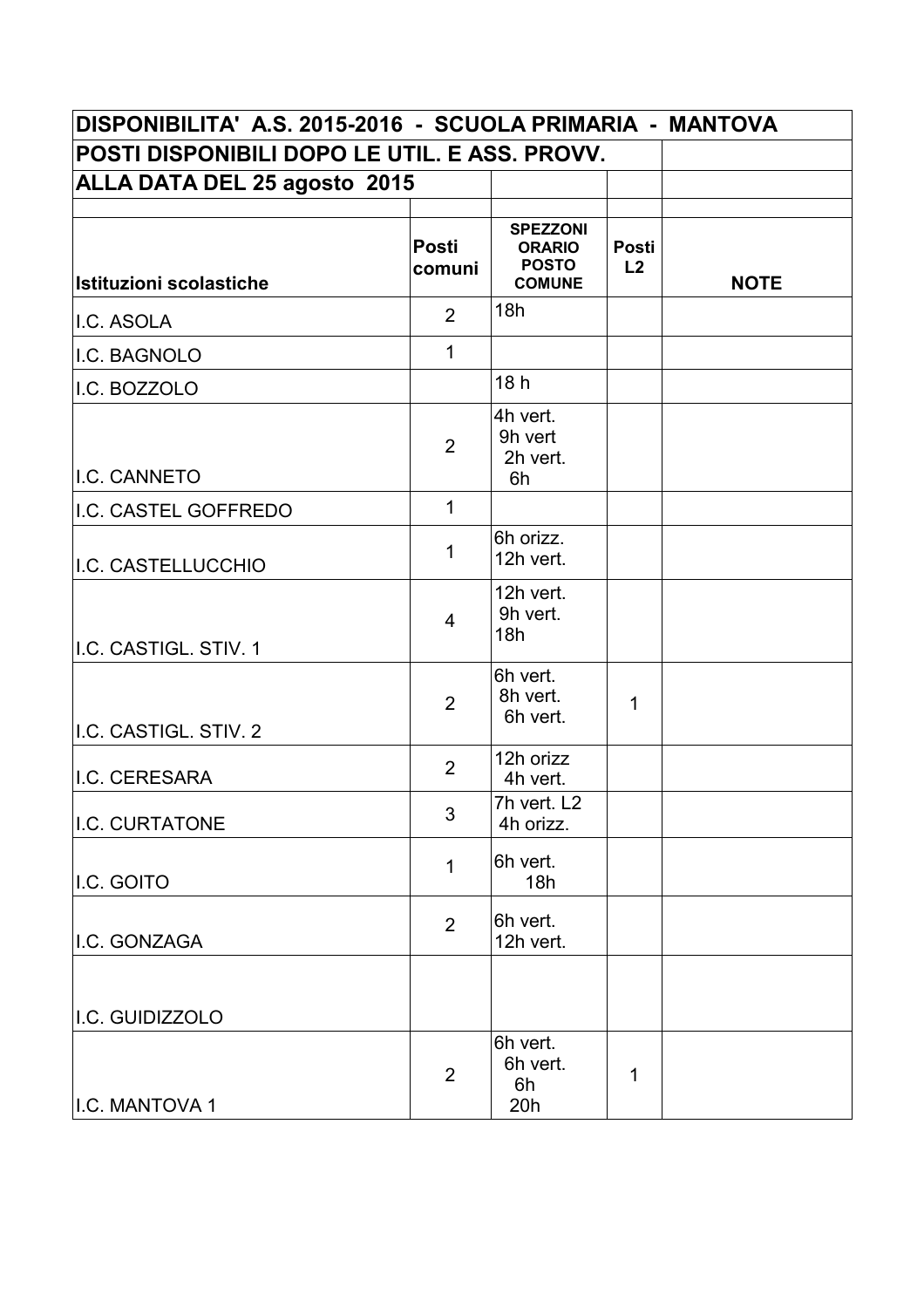| DISPONIBILITA' A.S. 2015-2016 - SCUOLA PRIMARIA - MANTOVA<br>POSTI DISPONIBILI DOPO LE UTIL. E ASS. PROVV. |                |                                                                     |  |  |  |  |
|------------------------------------------------------------------------------------------------------------|----------------|---------------------------------------------------------------------|--|--|--|--|
|                                                                                                            |                |                                                                     |  |  |  |  |
|                                                                                                            |                |                                                                     |  |  |  |  |
| I.C. MANTOVA 2                                                                                             |                | 6h vert.<br>6h vert.<br>6h orizz.<br>10h orizz.<br>2h orizz.        |  |  |  |  |
| I.C. MANTOVA 3                                                                                             |                | 12h orizz.<br>5h orizz.<br>4h vert.<br>5h orizz.<br>7h vert.<br>20h |  |  |  |  |
| I.C. MARMIROLO                                                                                             | 1              | 6h vert.<br>6h vert.<br>6h vert.<br>20h                             |  |  |  |  |
|                                                                                                            |                | 7h vert.                                                            |  |  |  |  |
| I.C. OSTIGLIA                                                                                              |                | 14h                                                                 |  |  |  |  |
| I.C. PEGOGNAGA                                                                                             | $\mathbf{1}$   |                                                                     |  |  |  |  |
| I.C. POGGIO RUSCO                                                                                          | 2              |                                                                     |  |  |  |  |
| I.C. PORTO MANTOVANO                                                                                       | 6              | 12h vert.<br>4h vert.<br>7,5h vert.<br>12h L <sub>2</sub><br>20h    |  |  |  |  |
| I.C. QUISTELLO                                                                                             |                | 12h vert.<br>7h orizz.                                              |  |  |  |  |
| I.C. RODIGO                                                                                                |                | 20h                                                                 |  |  |  |  |
| I.C. RONCOFERRARO                                                                                          | $\overline{2}$ | 6h<br>20h                                                           |  |  |  |  |
| I.C. ROVERBELLA                                                                                            | 1              | 12 vert.<br>9h vert.<br>6h vert.<br>20h                             |  |  |  |  |
| I.C. SABBIONETA                                                                                            | 1              |                                                                     |  |  |  |  |
| I.C. S. BENEDETTO PO                                                                                       | $\overline{2}$ |                                                                     |  |  |  |  |
| I.C. S. GIORGIO                                                                                            | $\overline{2}$ | 20h                                                                 |  |  |  |  |